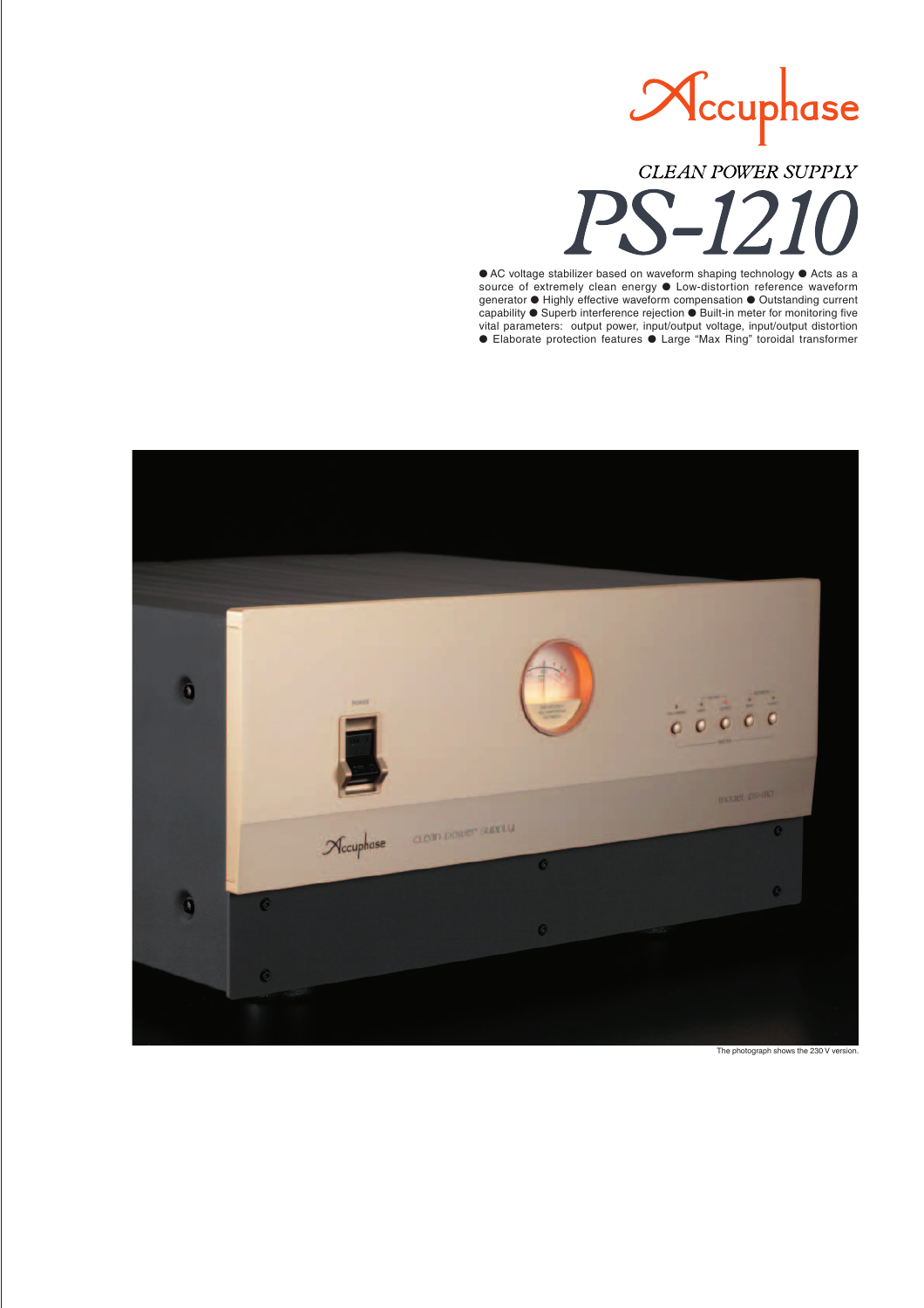

**Tap into a totally clean source of AC energy** – **Revolutionary waveform shaping technology enables highly precise compensation, creating a pure energy source of 230 V AC (or 120 V AC)**  $\pm 2\%$  with max. 0.22% THD. **Connect audio or video equipment for a drastic improvement in sound and picture quality. Monitor output power (VA), input/output voltage (V), and input/output distortion (***%***) on the built-in meter.**

The Clean Power Supply components from Accuphase are revolutionary products that remove noise and impurities from the AC power line and improve signal quality by continually monitoring and shaping the power supply waveform. They have been widely acclaimed for drastically improving the sound and picture quality of audio and video equipment. The PS-1210 is an upgraded version that incorporates the latest MCS+ circuit topology in the waveform compensation amplifier section. The reference signal generator features further improved accuracy to assure the lowest possible distortion in the output waveform. Because the PS-1210 can deliver as much as 1200 VA (230 V AC version) or 1000 VA (120 V AC version), it covers the requirements of almost any high-quality A/V system currently on the market.

The PS-1210 uses waveform shaping technology to turn the power from a regular AC outlet into a highly pure sine waveform for use as a stable and uncontaminated energy source of A/V components. To achieve this, the PS-1210 takes the power source waveform and compares it to a highly accurate and stable reference waveform. Based on this comparison, it then adds or subtracts exactly the required amount of correction. The compensation required by this innovative technique typically is only a fraction of overall power. The PS-1210 therefore operates with high efficiency and produces little heat, allowing it to be designed as a fairly compact and lightweight unit. Since all circuitry is analog and there are no oscillators or switches, the PS-1210 itself does not act as a source of spurious high-frequency noise.

(distortion approx. 0.2%)







#### **AC Voltage Stabilizer Based on Waveform Shaping Technology**

The PS-1210 accepts AC power on the input side, processes it using internal control circuitry, and supplies it as clean AC power on the output side. Most of the AC energy from the input is carried over to the output. The loss introduced by the PS-1210 is very small, since it consists only of

the power required for waveform compensation. As shown in Figure 1, the signal from the secondary winding  $S_1$  of the transformer reaches the adding/subtracting circuit and appears at the output as output voltage (eo). The  $S_2$ signal from the transformer goes to the reference signal generating circuit where it



becomes the high-precision sine waveform (ei) synchronized to the input frequency of 50/60 Hz. This reference sine wave (ei) is then used as reference signal to be compared to the output voltage. The differential component is extracted and used by the adding/ subtracting circuit to provide exactly the required amount of compensation for turning the output into a highprecision sine waveform.

#### **Highly Effective Interference Rejection**

The input side of the PS-1210 is equipped with a line filter for removing any high-frequency noise components present in the power line, such as generated by digital equipment. The primary and secondary windings of the power transformer are kept totally separate, and the fully shielded design shuts out any externally induced noise. Since the amplifier uses the feedback principle, output impedance is extremely low. This prevents any possibility of mutual interference between components connected to the outputs of the PS-1210.

#### **Built-in Meter Allows Monitoring of 5 Parameters: Output Power, Input/Output Voltage, Input/Output Distortion**

The meter of the PS-1210 lets the user see at a glance how much power (VA) the connected equipment is consuming at any given time. This is especially helpful for components such as integrated amplifiers or power amplifiers whose power consumption differs considerably depending on the volume setting and actual music signal. When the maximum rated output power (1200 VA) is exceeded, the meter illumination flashes as a warning indication.





bly with input Meter of 230 V AC version<br>distortion monitoring circuitry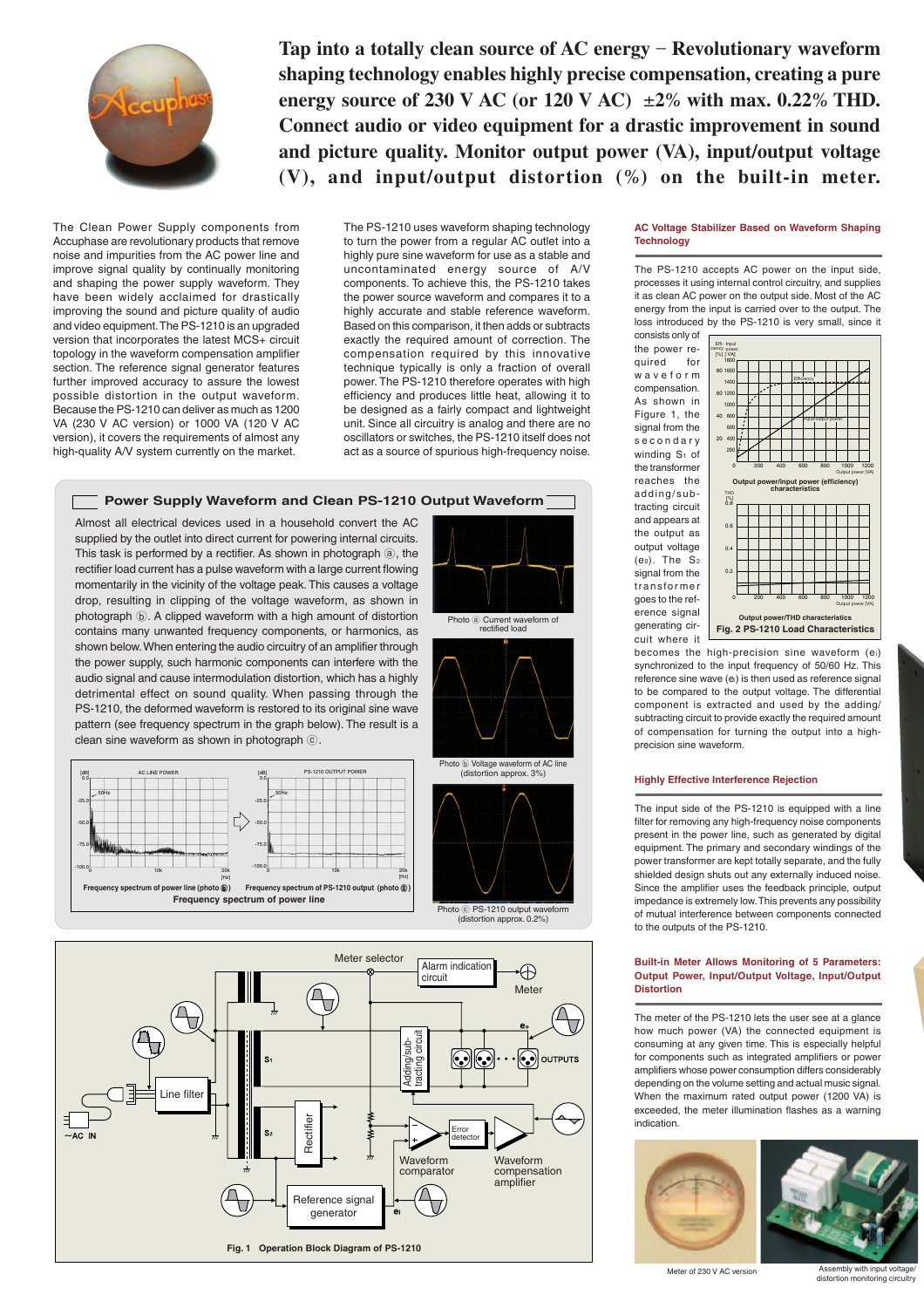**Note:** The explanation is for the 230 V AC version of the PS-1210. Figures in brackets refer to the 120 V AC version.

#### ■ Low-Distortion Reference Signal Generator

The waveform of the signal detected at the  $S_2$  winding of the power transformer (see Fig. 1) is used by a highly precise Zener diode circuit to generate a square waveform. A newly developed 50/60 Hz bandpass filter and band-stop filter are then applied to

the waveform. The filter frequency is switched in sync with the input frequency, for automatic 50 Hz and 60 Hz support. By routing the signal through another bandpass filter, a low-distortion sine wave (reference signal) is created that is not dependent on the input voltage.



■ Assembly with reference signal generator and other



■ Superior Waveform Compensating Power When the input voltage is 220 V (110 V), the voltage at the secondary side of the transformer will also be 220 V (110 V). To bring this to 230 V (120 V), 10 volts must be added, as shown in Figure (a). Conversely, if the input is 240 V (130 V), 10 volts must be subtracted to yield 230 V (120 V), as shown in Figure (b). (As the figures show, in actual operation, the peak value of 10 V, namely 14.1 V, is added or subtracted.) The sine wave (ei) synchronized to the input frequency and the

output voltage (eo) are compared, and for any excessive or missing component, a compensation waveform up to a maximum of ±10 V (peak value  $±14.1$  V) is generated and imposed on the output voltage. Consequently, for an input voltage range of 200-253 V AC (108-132 V AC) at the rated load of 1200 VA (1000 VA), the output voltage is kept cons tant at 230 V  $\pm$ 2% (120 V  $\pm$ 2 %), with a maximum distortion ratio of 0.22%. These values demonstrate the outstanding waveform compensation ability of the PS-1210.



# **Reference Signal Generator Block Diagram Excellent Current Capability**

The power amplifier which performs waveform compensation uses the current feedback principle for excellent high-frequency phase characteristics and operation stability. This is combined with the MCS+ circuit renowned for superior performance and sound quality. The output stage uses 20 transistors rated for a maximum current of 15 amperes. These devices are connected in a parallel complementary push-pull arrangement which boasts a rated output current of 5.2 A (8.3 A) and an instantaneous peak current (inrush current) rating of 60 A (120 A). This demonstrates the excellent current capability of the PS-1210.

Assembly with waveform compensation amplifier for addition/subtraction, output stage with 20 parallel push-pull power transistors mounted to two large heat sinks, waveform compensation amplifier, etc.

> The photograph shows the 230 V version.

ø